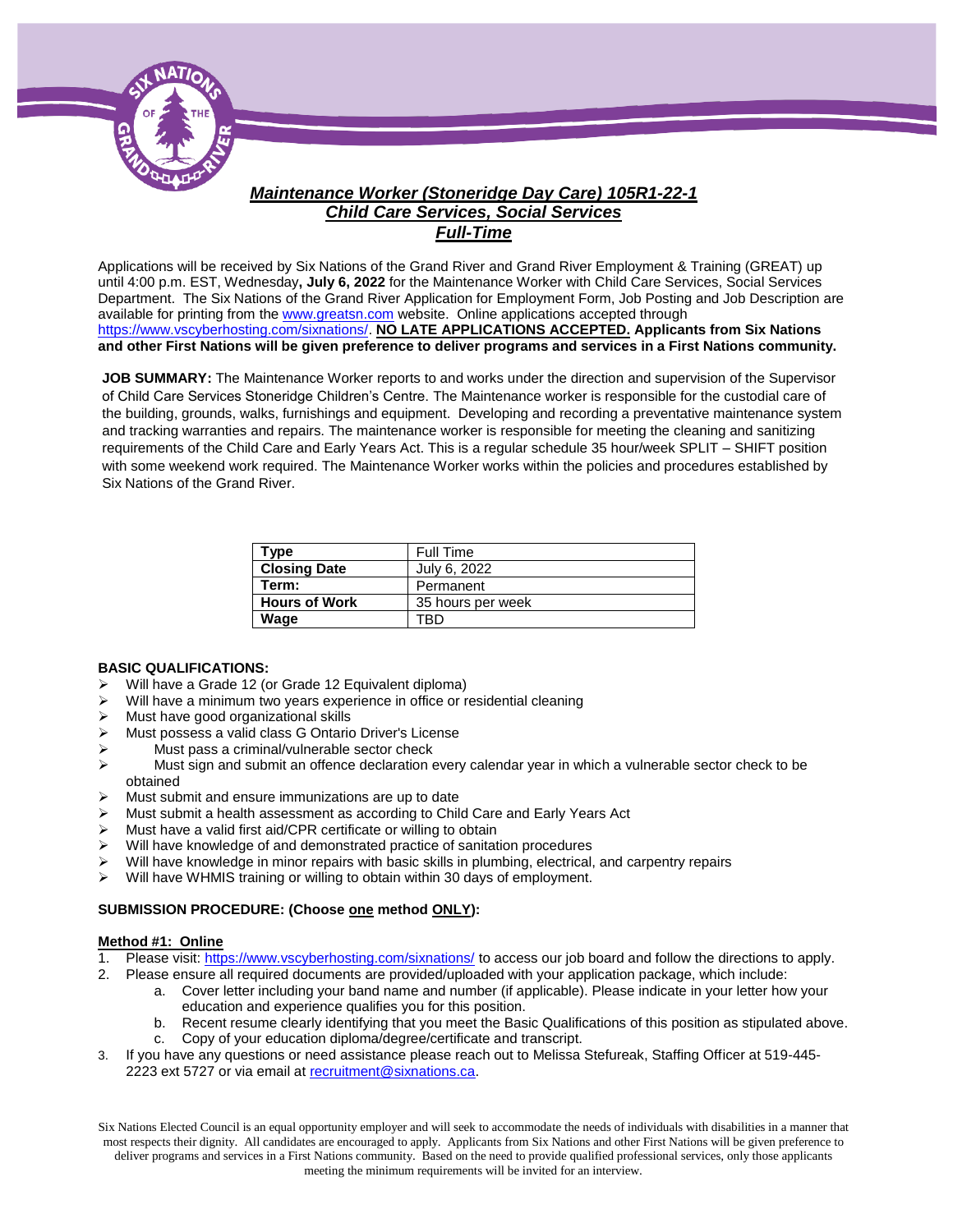#### **Method #2: GREAT – Applications must include all of the following:**

- 1. Printed, filled in and authorized Six Nations of the Grand River Application for Employment Form.
- 2. Cover letter including your band name and number (if applicable). Please indicate in your letter how your education and experience qualifies you for this position.
- 3. Recent resume clearly identifying that you meet the Basic Qualifications of this position as stipulated above.
- 4. Photocopy of your education diploma/degree/certificate and transcript.
- 5. Place all documents listed above in a sealed envelope and mail to or drop off at:

#### **Maintenance Worker – Full Time – 105R1-22-1**

c/o Reception Desk Grand River Employment & Training (GREAT) P.O. Box 69, 16 Sunrise Court Ohsweken, Ontario N0A 1M0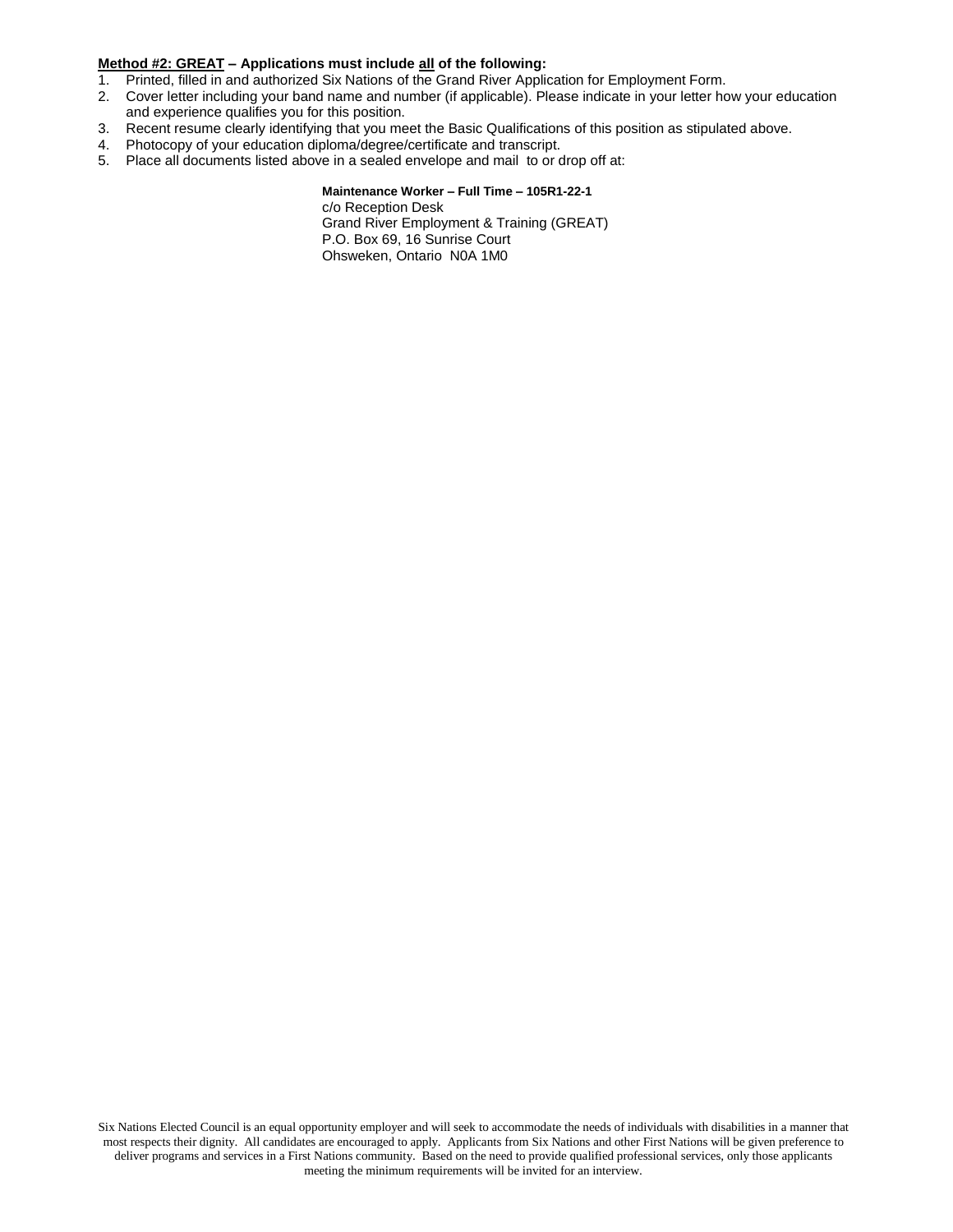

## **MAINTENANCE WORKER CHILD CARE SERVICES**

# **REPORTING RELATIONSHIP:**

Reports to and works under the direction and supervision of the Supervisor of Child Care Services Stoneridge Children's Centre.

# **PURPOSE AND SCOPE OF THE POSITION:**

The Maintenance worker is responsible for the custodial care of the building, grounds, walks, furnishings and equipment. Developing and recording a preventative maintenance system and tracking warranties and repairs.

The maintenance worker is responsible for meeting the cleaning and sanitizing requirements of the Child Care and Early Years Act.

This is a regular schedule 35 hour/week SPLIT – SHIFT position with some weekend work required.

## **DUTIES AND RESPONSIBILITIES:**

## **TECHNICAL:**

- $\triangleright$  Clear walks and entrances of debris, snow and ice (seasonal)
- $\triangleright$  Clear grounds/parking/sidewalks of garbage/debris
- $\triangleright$  Maintain shrubs, flower beds, water grass, rake leaves (seasonal)
- $\triangleright$  Staining of building and other exterior building repairs, such as caulking of windows/doors
- $\triangleright$  Daily grounds and premises check
- $\triangleright$  Garden preparation
- $\triangleright$  Landscaping grass cutting, weed eating
- $\triangleright$  Check and tighten all hinges on cupboards and storage units
- $\triangleright$  Check water heater, drain as required
- $\triangleright$  Check fences, sheds for damage
- $\triangleright$  Check and replace any burnt out light fixtures including emergency lighting
- $\triangleright$  Clean exterior windows/glass
- $\triangleright$  Vacuum all carpeted areas
- $\triangleright$  Check all windows/screens
- $\triangleright$  Unlock playground gates
- $\triangleright$  Remove garbage nightly or as required
- $\triangleright$  Maintain work area

### **ADMINISTRATION:**

- $\triangleright$  Records and maintain a daily log
- $\triangleright$  Ensures compliance with all warranties incorporating a preventive maintenance schedule
- $\rightarrow$  Maintaining an inventory of all equipment and cleaning supplies
- Organizing and carrying out daily, weekly/monthly seasonal cleaning schedule
- $\triangleright$  Works within the program budget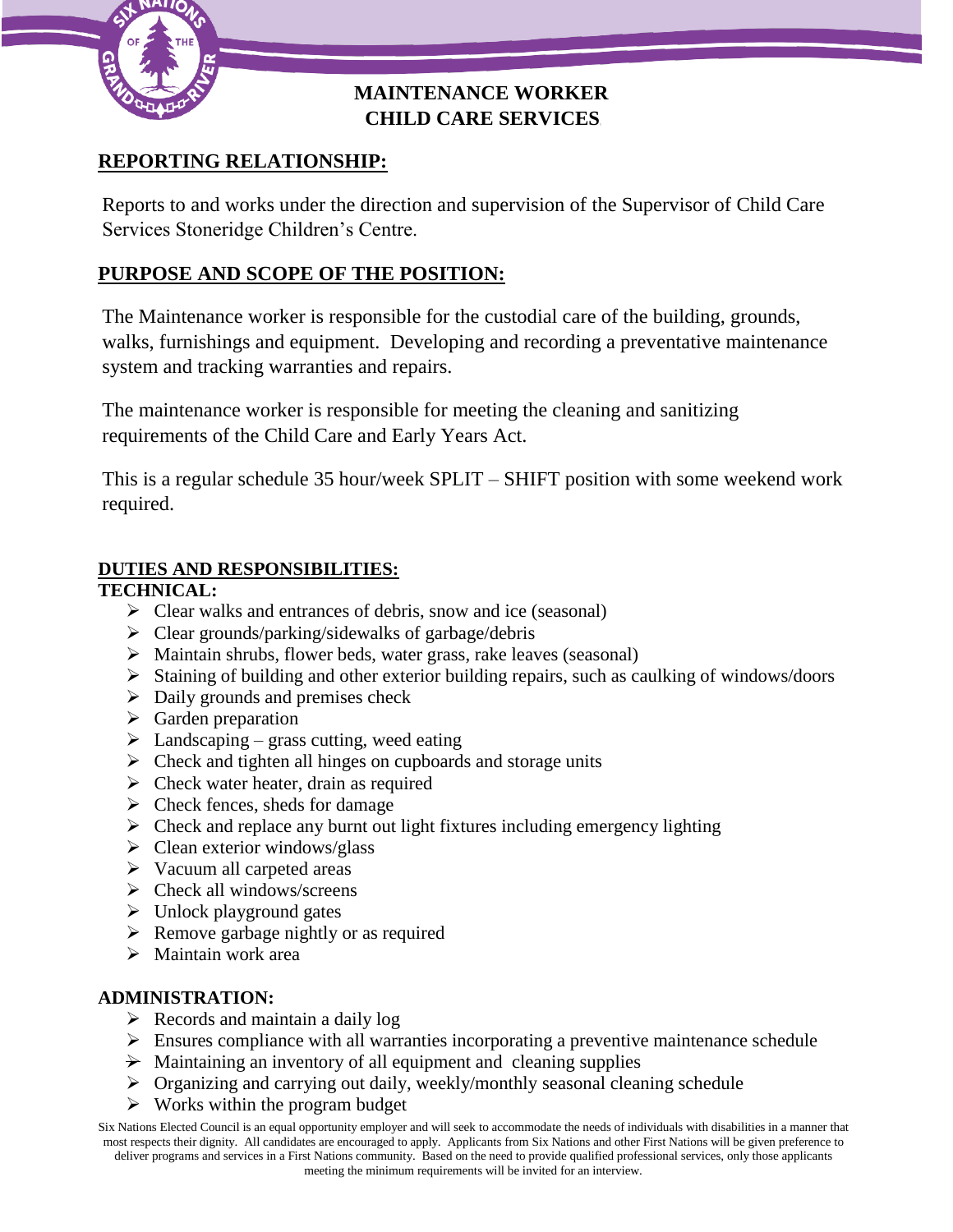- $\triangleright$  Troubleshoots and responds to emergencies related to the equipment, alarm and sprinkler system as needed
- $\triangleright$  Report to supervisor of any maintenance issues that require outside services
- $\triangleright$  Coordinate and schedule contractors that maybe required to provide service.

### **COMMUNICATIONS & LIAISON**

- Attend and participate in regular staff meetings as required/directed
- $\triangleright$  Identifying to the Supervisor any necessary repairs
- Attend training/workshops as required
- Courteous to parents and children as required

### **OTHER RELATED DUTIES:**

Any other related duties as assigned by the Child Care *Supervisors* which includes, but is not limited to, participation in the Six Nations Emergency Response Plan, Pandemic Plan of Response, Crisis Services and the Tragic Events Response Team.

## **WORKING CONDITIONS:**

- $\triangleright$  Patience and flexibility working around children in the work environment
- $\triangleright$  Working in a climate-controlled environment except for outside yard maintenance duties
- $\triangleright$  Some after hours participation for staff meetings, parent meetings, and other planned activities
- $\triangleright$  May involve some travel by car using own method of transportation
- $\triangleright$  Flexibility in work hours as required
- $\triangleright$  Lifting and moving furnishings, supplies, and equipment daily,
- $\triangleright$  Ensuring the grounds and buildings are inspected and free from hazards;
- $\triangleright$  Maintain confidentiality'
- $\triangleright$  Work is conducted in accordance with the Six Nations Health and Safety Guidelines, Six Nations Child Care Procedures and guidelines, and Occupational Health and Safety Act
- $\triangleright$  Working as part of the Social Services Maintenance Team.

## **WORKING RELATIONSHIPS:**

### Works with the Supervisor of Child Care Services

Receives supervision, instruction, direction and guidance in planning, priorities and interactions to ensure tasks are done efficiently and effectively.

### With the Directors and Managers

Acting as a resource providing information and assistance in a cooperative and courteous manner.

#### With the Community

Working in a cooperative and courteous manner that represents and promotes Six Nations Council and the Social Services Department,

Familiar with Six Nations Council Employment and Health and Safety policies and procedures.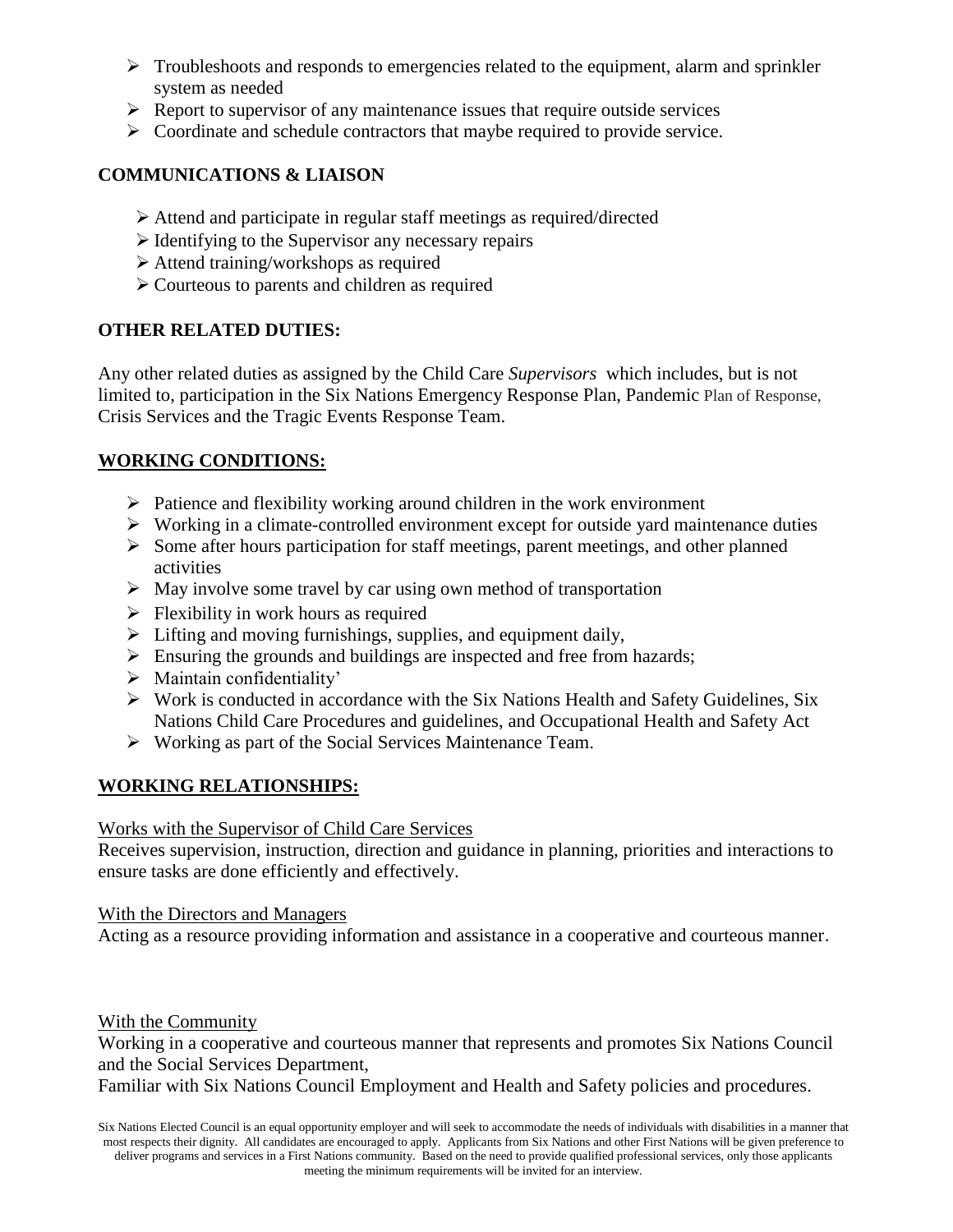# **KNOWLEDGE AND SKILLS:**

Minimum Qualifications

- $\triangleright$  Will have a Grade 12 (or Grade 12 Equivalent diploma)
- $\triangleright$  Will have a minimum two years experience in office or residential cleaning
- $\triangleright$  Must have good organizational skills
- Must possess a valid class G Ontario Driver's License
- $\triangleright$  Must pass a criminal/vulnerable sector check
- Must sign and submit an offence declaration every calendar year in which a vulnerable sector check to be obtained
- $\triangleright$  Must submit and ensure immunizations are up to date
- Must submit a health assessment as according to Child Care and Early Years Act
- $\triangleright$  Must have a valid first aid/CPR certificate or willing to obtain
- $\triangleright$  Will have knowledge of and demonstrated practice of sanitation procedures
- $\triangleright$  Will have knowledge in minor repairs with basic skills in plumbing, electrical, and carpentry repairs
- $\triangleright$  Will have WHMIS training or willing to obtain within 30 days of employment.

Other Preferred Qualifications

- Excellent written and verbal communication skills
- $\triangleright$  Must have excellent organizational skills and an ability to work independently and as a strong leader, with respectable interpersonal skills
- $\triangleright$  Will be Native in preference to other applicants
- $\triangleright$  Knowledge of general health and safety procedures
- $\triangleright$  Ability to be patient, and have the ability to relate to children and adults with equal respect and dignity, regardless of life experience's, culture and values

## IMPACT OF ERROR:

Errors in judgment and in the conduct of duties could lead to loss of credibility, poor public relations, and public confusion, serious impacts on clients and staff, and legal liability to self and to Six Nations Council.

## CONTROL:

Works within the organizational structure and administrative policy and procedures established by the Six Nations of the Grand River Employment Policy, Child Care Services and the Six Nations Social Services values, principles and Mission statement.

Works within the policies and procedures established through service contract by the Six Nations of the Grand River Elected Council and the funding agency (Ministry of Education) and within the legislation of the Child Care and Early Years Act.

#### **DISCLAIMER**

This document describes the position currently available and is only a summary of the typical functions of the position. It is not to be understood as an employment contract. The above job description is not an exhaustive list of